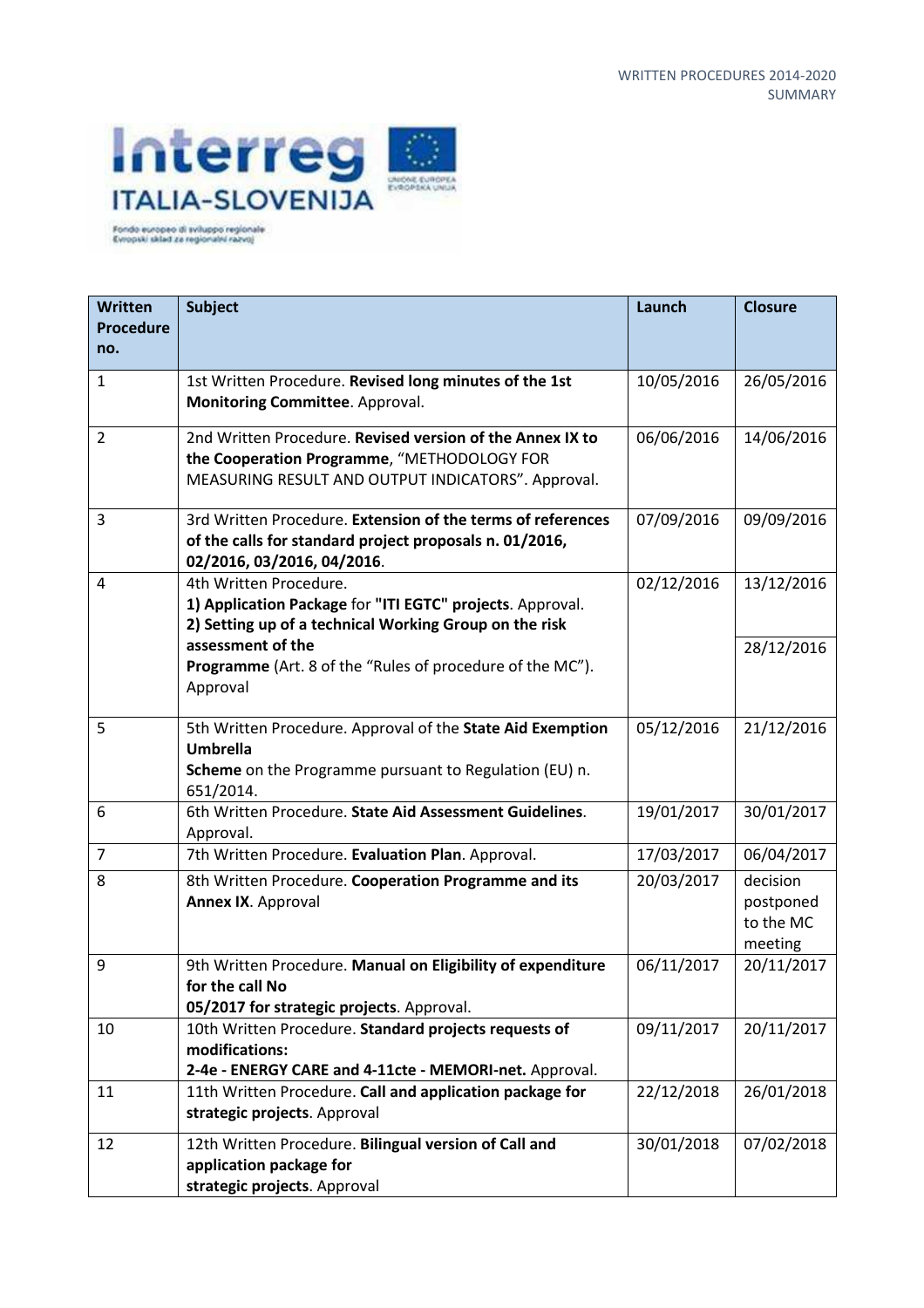

| 13 | 13th Written Procedure. Rules of procedure of the Complaint<br>Panel. Approval                                                                                                                                                       | 13/03/2018                                     | 27/03/2018 |
|----|--------------------------------------------------------------------------------------------------------------------------------------------------------------------------------------------------------------------------------------|------------------------------------------------|------------|
| 14 | 14th Written Procedure. Request of modifications related to<br>the standard<br>project ARTE (Call 1-1b). Approval                                                                                                                    | 27/03/2018                                     | 10/04/2018 |
| 15 | 15th Written Procedure. Targeted call for strategic projects n.<br>05/2018.<br>Eligibility check. Outcomes.                                                                                                                          | 03/05/2018                                     | 14/05/2018 |
| 16 | 16th Written Procedure. Requests of modifications related to<br>the standard projects: INTERBIKE 2 (Call 2-4e), CAB (Call 1-1b),<br>HARMO-DATA (Call 4-11cte).                                                                       | 23/05/2018                                     | 05/06/2018 |
| 17 | 17th Written Procedure. Approval of the Call for strategic<br>projects no. 06/2018 and its Application Package                                                                                                                       | 20/06/2018                                     | 28/06/2018 |
| 18 | 18th Written Procedure. Approval of the ranking list out of<br>the Call for strategic projects no. 05/2018                                                                                                                           | 09/07/2018                                     | 25/07/2018 |
| 19 | 19th Written Procedure. Targeted call for strategic projects n.<br>06/2018. Eligibility assessment. OUTCOMES                                                                                                                         | 03/09/2018                                     | 06/09/2018 |
| 20 | 20th Written Procedure. Requests of modifications related to<br>the standard project: LIGHTING SOLUTIONS (Call 02/2016-4e).                                                                                                          | 09/10/2018                                     | 15/10/2018 |
| 21 | 21th Written Procedure. Modification to the Evaluation Plan                                                                                                                                                                          | 06/02/2019                                     | 12/02/2019 |
| 22 | 22nd Written Procedure. Request of modifications related to<br>the standard project: CB_WBL (Call 04/2016-11CTE).                                                                                                                    | 13/02/2019                                     | 27/02/2019 |
| 23 | 23rd Written Procedure. Request for modifications related to<br>the standard project AGROTUR II (Call 03/2016-6c) and to the<br>strategic projects GREVISLIN (Call 05/2018) and VISFRIM (Call<br>$05/2018$ ).                        | 12/04/2019                                     | 26/04/2019 |
| 24 | 24th Written Procedure. Request for modifications related to<br>the following projects: MUSE (Call 02/2016), MEDSGARDEN<br>(Call 03/2016), MOBITOUR (Call 02/2016), INTERBIKE II (Call<br>02/2016) and WALK of PEACE (Call 05/2018). | 05/12/2019                                     | 18/12/2019 |
| 25 | 25th Written Procedure. 2014-20 Technical Assistance funds<br>earmarked for 2021-27 programming activities                                                                                                                           | 10/01/2020<br>14/01/2020<br>(new<br>consensus) | 27/01/2020 |
| 26 | 26th Written Procedure. Request for modifications related to<br>the following projects: ECO-SMART (Call 7/2019), CONA (Call<br>3/2016) and CROSSMOBY (Call 5/2018)                                                                   | 05/02/2020                                     | 17/02/2020 |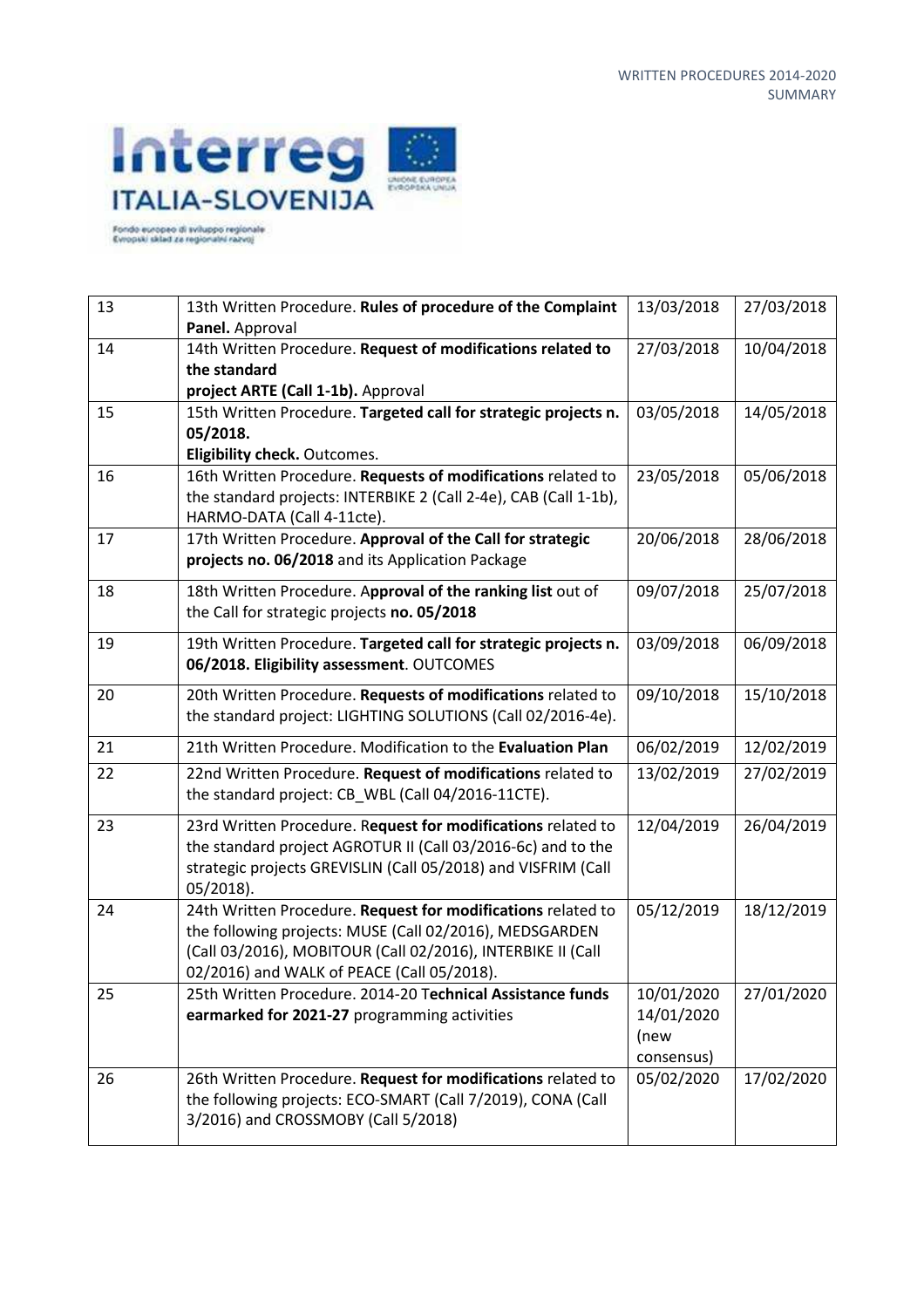

Fondo europeo di sviluppo regionale<br>Evropski sklad za regionalei razvoj

| 27 | 27th Written Procedure. Requests for modifications from the<br>following projects: INTERBIKE2 (Call 2/2016), LIGHTING<br>SOLUTIONS (Call 2/2016), RETRACKING (Call 3/2016),<br>GREVISLIN (Call 5/2018), VISFRIM (Call 5/2018), MUSE (Call<br>2/2016                                                                                                                                                    | 01/04/2020 | 17/04/2020 |
|----|--------------------------------------------------------------------------------------------------------------------------------------------------------------------------------------------------------------------------------------------------------------------------------------------------------------------------------------------------------------------------------------------------------|------------|------------|
| 28 | 28th Written Procedure. Approval of the Annual<br>Implementation Report (AIR) 2019                                                                                                                                                                                                                                                                                                                     | 20/04/2020 | 18/05/2020 |
| 29 | 29th Written Procedure. Request for modifications related to<br>the projects MOBITOUR (Call 2/2016), FISH-AGRO TECH (Call<br>1/2016), CROSSCARE (Call 4/2016), GREVISLIN (Call 5/2018),<br>GEOKARST (Call 7/2019), CLEANBEARTH (Call 7/2019), ISE-<br>EMH (Call 7/2019), BEEDIVERSITY (Call 7/2019)                                                                                                    | 11/06/2020 | 29/06/2020 |
| 30 | 30th Written Procedure. ERDF Programme residual funds:<br>first proposal of<br>reallocation                                                                                                                                                                                                                                                                                                            | 22/07/2020 | 31/07/2020 |
| 31 | 31st Written Procedure. Requests for modifications from the<br>following projects: TRANSGLIOMA (Call 1/2016), ARTE (Call<br>1/2016), CONA (Call 3/2016), INTERBIKE2 (Call 2/2016), WALK<br>of PEACE (Call 5/2018), GREVISLIN (Call 5/2018), NEXT AID<br>(Call 7/2019), ISE-EMH (Call 7/2019), GREENHULL (Call<br>7/2019), CONSTRAIN (Call 7/2019)                                                      | 14/09/2020 | 25/09/2020 |
| 32 | 32th Written Procedure. Modification to the Evaluation Plan                                                                                                                                                                                                                                                                                                                                            | 08/10/2020 | 16/10/2020 |
| 33 | 33rd Written Procedure. Final approval of the procedure<br>"Targeted pilot action under priority axis 3".                                                                                                                                                                                                                                                                                              | 03/12/2020 | 14/12/2020 |
| 34 | 34 <sup>th</sup> Written Procedure. Requests for modifications from the<br>following projects: INTERBIKE2 (Call 2/2016), FISHAGROTECH<br>(Call 1/2016), WALK OF PEACE (Call 5/2018), CATTEDRA (Call<br>7/2019), PRIMIS (Call 5/2019)                                                                                                                                                                   | 15/12/2021 | 23/12/2020 |
| 35 | 35th Written Procedure. Approval of modification of the<br>Programme Financial Plan following the allocation of<br>residuals to PA3 through the procedure "Targeted pilot<br>action under priority axis 3" and related modifications of the<br><b>Cooperation Programme</b>                                                                                                                            | 11/01/2021 | 25/01/2021 |
| 36 | 36th Written Procedure. Requests for modifications from the<br>following projects: IMBI (Call 7/2019), CROSSITSAFER (Call<br>5/2018), GREVISLIN (Call 5/2018), VISFRIM (Call 5/2018), DIVA<br>(Call 6/2018), SECAP (Call 5/2018), MERLIN CV (Call 6/2018),<br>TA3-SLO-MF. 9. Request to approve a derogation for reporting<br>preparatory expenses (projects funded under standard call<br>$7/2019$ ). | 01/02/2021 | 15/02/2021 |
| 37 | 37th Written Procedure. Targeted pilot action under priority<br>axis 3 - Approval of allocation of funds                                                                                                                                                                                                                                                                                               | 09/03/2021 | 23/03/2021 |